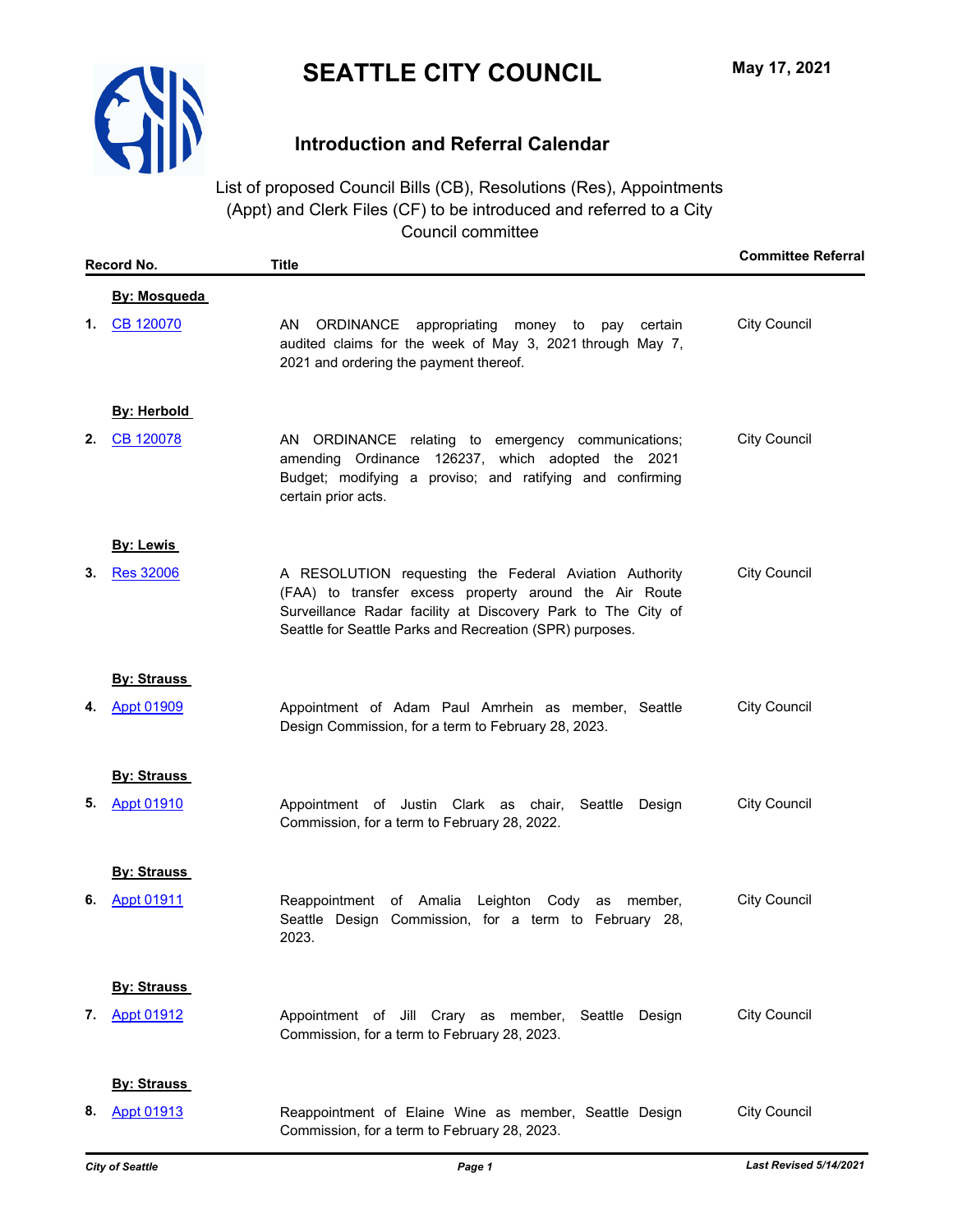# **By: Juarez**

**9.** [CF 314476](http://seattle.legistar.com/gateway.aspx?m=l&id=/matter.aspx?key=11659) **CHE CONCILL** Findings, Conclusions, and Decision of the City Council of City Council the City of Seattle In the Matter of the Final Assessment Roll for Local Improvement District No. 6751 (Waterfront LID) and the Appeals of Multiple Appellants.

## **By: Herbold**

AN ORDINANCE relating to commercial tenancies; amending Ordinance 126066. **10.** [CB 120071](http://seattle.legistar.com/gateway.aspx?m=l&id=/matter.aspx?key=11655)

## **By: Juarez**

- AN ORDINANCE modifying, approving, and confirming the final assessments and assessment roll of Local Improvement District (LID) No. 6751, for the construction of the improvements of LID No. 6751, as provided by Ordinance 125760; levying and assessing a part of the cost and expense thereof against the several lots, tracts, parcels of land, and other property as shown on the final assessment roll; and ratifying and confirming certain prior acts. **11.** [CB 120072](http://seattle.legistar.com/gateway.aspx?m=l&id=/matter.aspx?key=11665)
- Public Assets and Native **Communities Committee**

**Community** Economic Development **Committee** 

## **By: Juarez**

**12.** [CB 120073](http://seattle.legistar.com/gateway.aspx?m=l&id=/matter.aspx?key=11613)

AN ORDINANCE relating to financing public improvements within Local Improvement District No. 6751 (also known as the Waterfront LID); authorizing and providing for the issuance and sale of local improvement district bonds (LID Bonds, as defined herein) to provide funds to pay or reimburse a portion of the costs of the LID Improvements (as defined), to make a deposit to the Local Improvement Guaranty Fund, and to pay the costs of issuance of the bonds; pledging the LID assessments collected in the Waterfront LID and the amounts available in the Local Improvement Guaranty Fund to pay and secure the LID Bonds; providing parameters for Bond Sale Terms including conditions, covenants, and other sale terms; providing for and fixing the installment payment terms and interest rate on assessments in the Waterfront LID; amending Section 20.08.020 of the Seattle Municipal Code to conform to changes in state law; and ratifying and confirming certain prior acts.

# Public Assets and Native **Communities Committee**

**By: Morales** 

AN ORDINANCE relating to the termination of residential rental tenancies; providing a defense to eviction for rent due during the City's COVID-19 civil emergency; and amending Section 22.206.160 of the Seattle Municipal Code. **13.** [CB 120077](http://seattle.legistar.com/gateway.aspx?m=l&id=/matter.aspx?key=11690)

Sustainability and Renters' Rights **Committee**